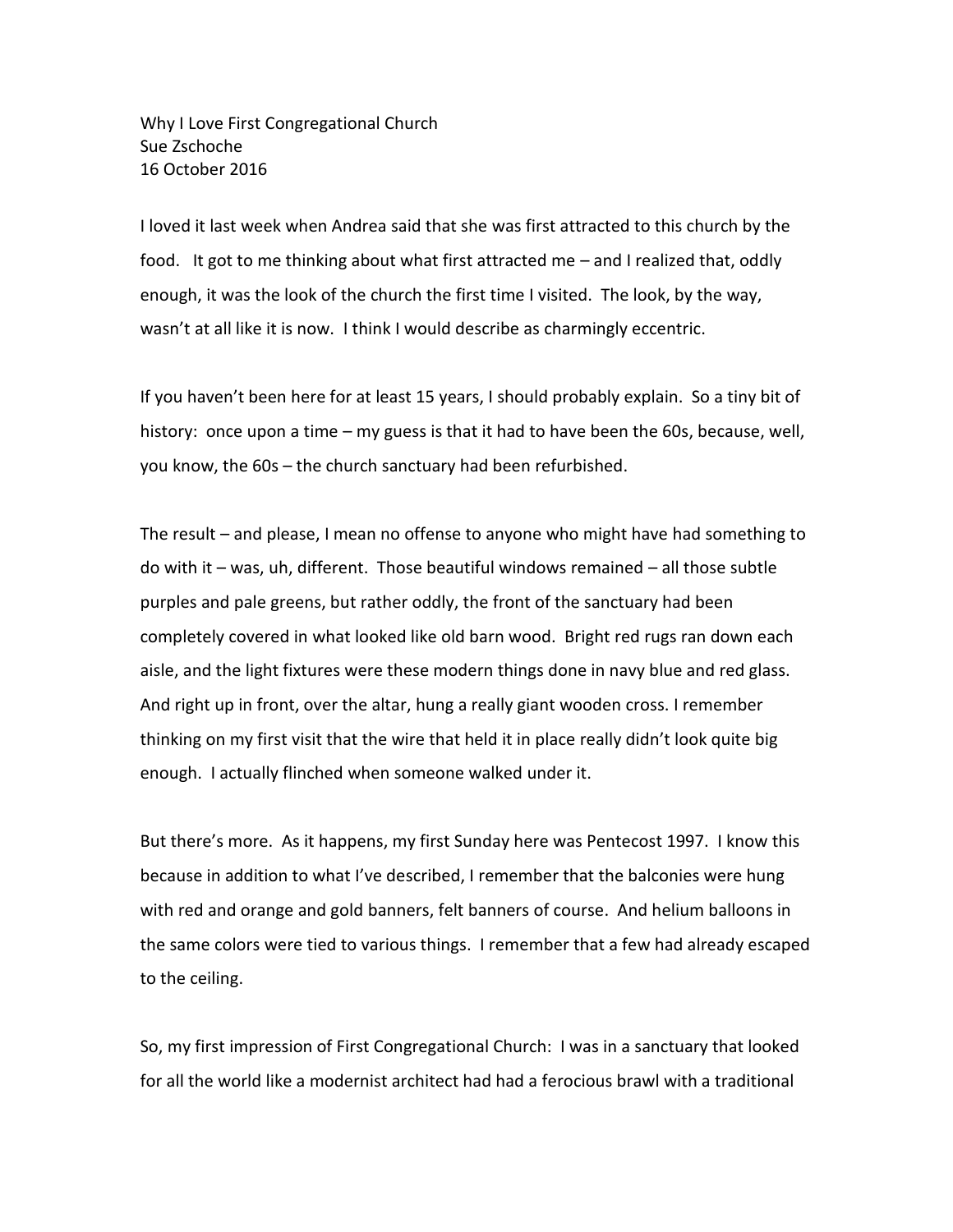architect, and no one had really won, but they had decided to have a party anyway. The whole effect seemed to say that this church cared about something more than appearances. I loved it.

I probably should explain why I was here at all that Sunday. I had grown up in a religious family for whom church and faith was at the center of everything. I had gone to a parochial school through the eighth grade. But I had, almost a decade before that Pentecost, left the church of my childhood. It's not coincidental that I had left at one particular juncture in my life: at age 40, I had realized that I was gay. Let's just say that that particular fact was not a good fit with my old church. I could have stayed, I guess, but only if I decided to hide my real self.

For almost a decade after that, my daughters and I had "tried out" a number of denominations. Nothing had felt quite right. But on that particular Pentecost Sunday here, this funny thing happened: ten minutes into the service, this congregation "exchanged the peace." Honestly, it was almost alarming. I was used to that very quiet greeting of peace – you know, you turn awkwardly to your side or back and take someone's hand and mumble "peace by with you" in a whisper and then you sit down quickly. Well, you know what happens here. It happened then – and that moment was so big, so exuberant, so open, so accepting, that I was blown away. I remember sitting down, and my young teenage daughter turned to me, grinning, and said, "Mom, this is it. This is the one!"

It was. We stayed. And little by little, I came to believe that I could be exactly whom I was in this church. About two years after I had joined, there occurred an event that let me know that my hopeful feeling was true. Our old minister had left and this congregation decided to call a minister who fit exactly what we said we were looking for. He also happened to be openly gay, something that was, twenty years ago, a pretty big deal. What ensued was, in truth, a searing experience because that call was not

2